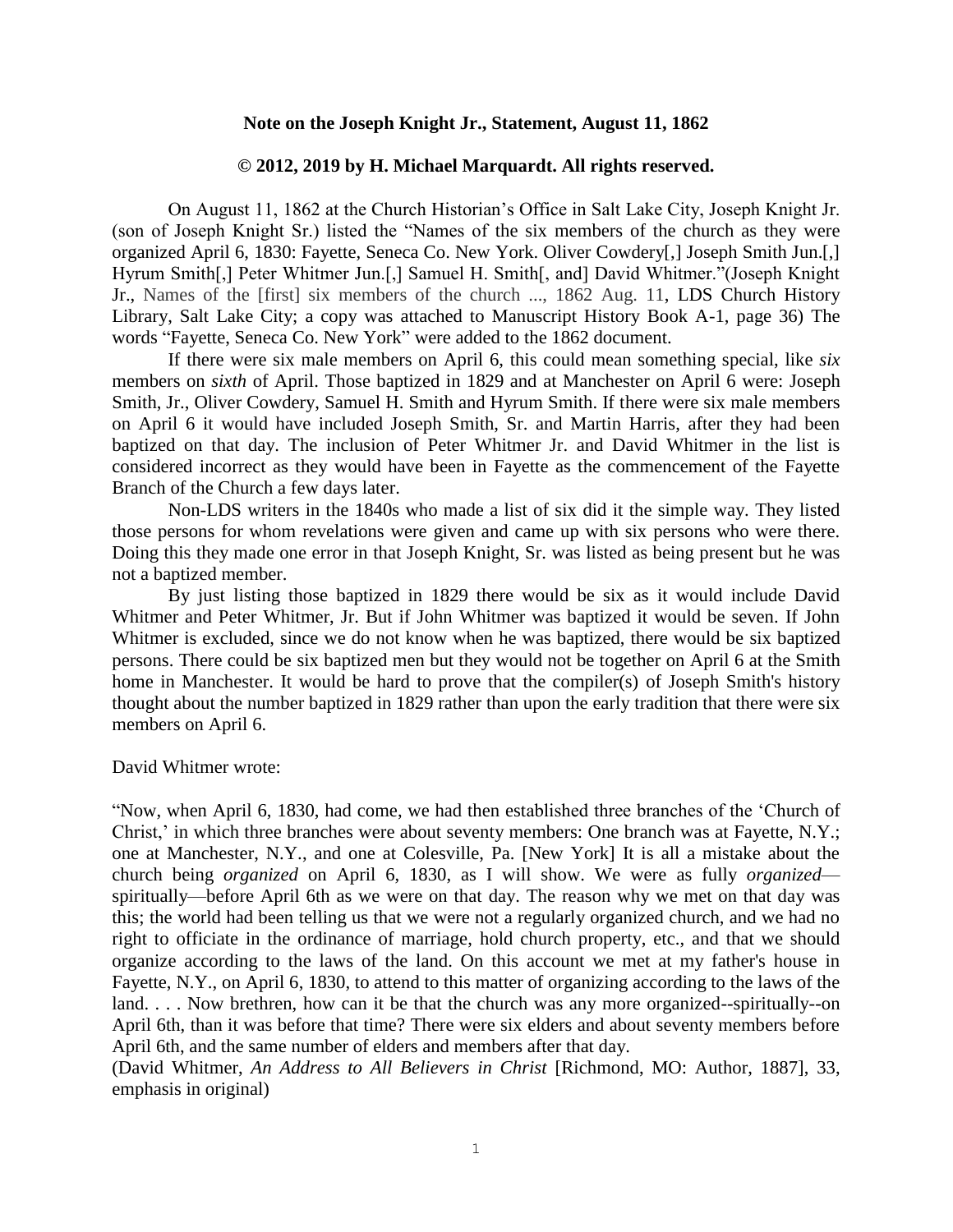Whitmer's statement contains errors. He claims there were seventy members in the three branches of the church by April 6, 1830. However, the "Far West Record" has the number at the time of the first conference two months later, June 9, 1830, as only twenty-seven.

Besides listing Joseph Smith, Jr. and Oliver Cowdery (first and 2nd elders) the below chart is from four reports of David Whitmer. A key to the initials:

 $HS = Hyrum Smith$  January 2, 1887 SHS = Samuel H. Smith

- $DW = David Whitmer$   $ES = Edward Stevenson Journal, December 22, 1877;$
- JW = John Whitmer KCJ = *Kansas City Journal*, June 1, 1881
- CW = Christian Whitmer *Address* = *An Address to All Believers in Christ*, 32  $PW = Peter Whitmer Jr.$  [list as elders; "There were six elders and about  $MH = Martin Harris$  seventy members before April 6th" (p. 33).

| <b>DATE</b>     | <b>DW</b> | HS | JW | <b>CW</b> | <b>PW</b> | <b>MH</b> | <b>SHS</b> |
|-----------------|-----------|----|----|-----------|-----------|-----------|------------|
| 1877<br>ES      | X         | X  | X  | X         |           |           |            |
| 1881<br>KCJ     | X         | X  | X  |           | X         | X         |            |
| 1887<br>ES      | X         | X  | X  |           | X         |           |            |
| 1887<br>Address | X         | X  |    |           | X         |           | X          |

In David Whitmer's lists he names himself and Hyrum Smith. It is interesting that in other separate listings he has Samuel H. Smith and Martin Harris. There is no evidence that David Whitmer, John Whitmer, Christian Whitmer, Peter Whitmer were at the meeting of April 6, 1830. According to the Manuscript History Christian Whitmer was baptized on April 11, 1830.

Where the compilers of the Manuscript History got the number six:

1. There are six persons mentioned in the Manuscript History as being baptized in May-June 1829.

2. There was an earlier published reference in a church publication, *The Evening and the Morning Star* 1 (March 1833):[76], that states "... since the church of Christ was organized, in Manchester, New York, with six members." This reference implies that the church was organized with six members.